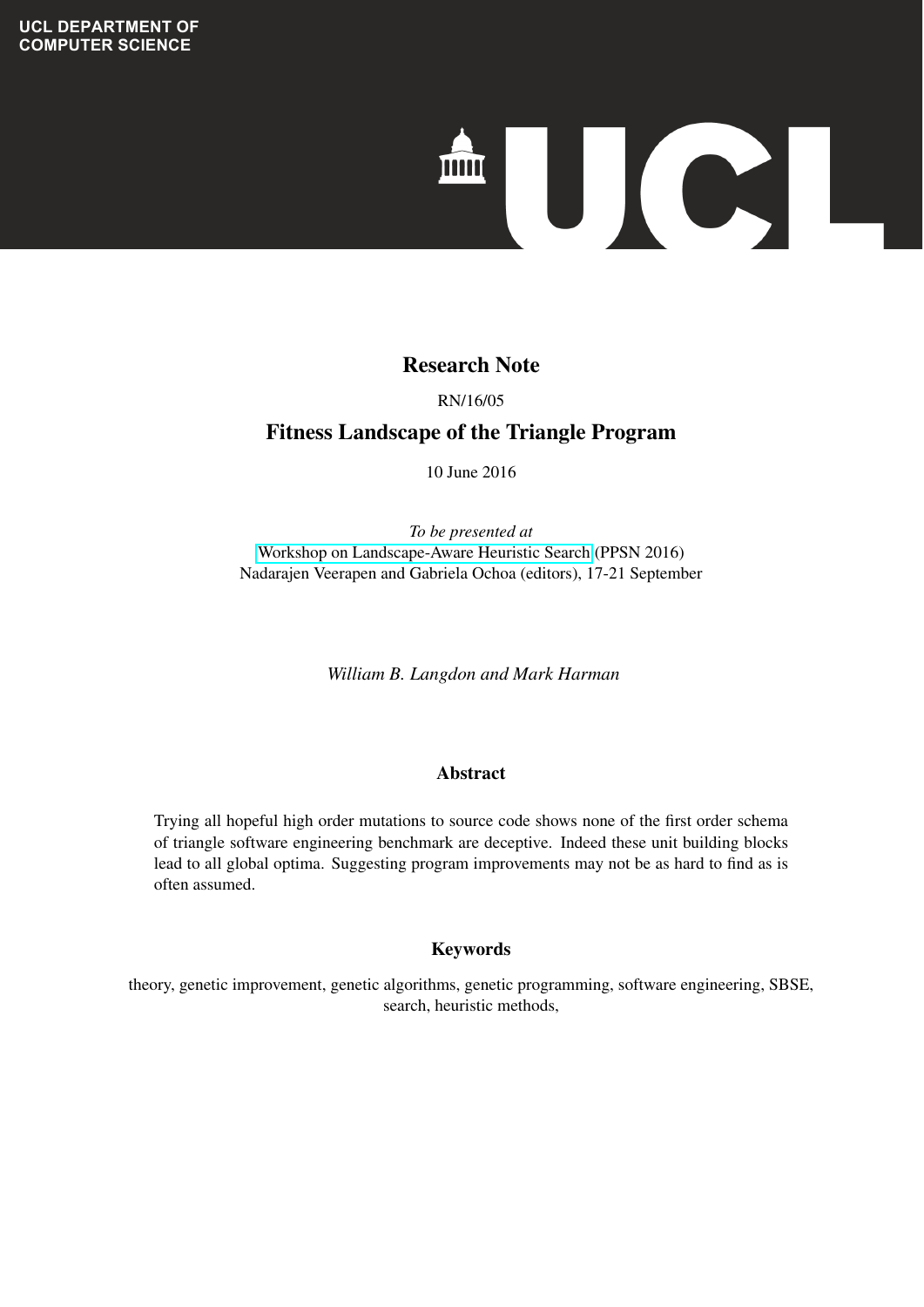

<span id="page-1-1"></span>Figure 1: Fitness landscape of binary comparison improvement of triangle program. 2048 test equivalent mutants in white. The regular pattern of individuals with the same fitness indicates short building blocks. E.g. the vertical strips 8 pixels wide indicates the first three bits do not impact fitness. In contrast the last but one bit divides the figure into four horizontal stripes, two contain 50 176 mutants which fail 4 or more tests (dark pixels) whilst the others hold all the solutions (white).

<span id="page-1-0"></span>Table 1: Hardest to detect mutations of triangle program [\[1,](#page-2-0) Fig. 3]. Column 1 number of individual changes in test equivalent mutations up to  $4^{\text{th}}$  order.

> = replaced by >=  $\le$  replaced by  $\le$  = replaced by  $\le$  > replaced by ! =  $\le$  = replaced by ==

## 1 Introduction

The triangle program is well studied software engineering benchmark. It can be thought of as a model of unit testing. It classifies triangles as scalene, isosceles, equilateral or not a triangle. We have previously used it to study high order mutation, concentrating particularly on injecting faults which change the numeric comparison operators  $(\langle, \langle = \rangle = \rangle = \rangle = \rangle$  and  $(\rangle)$  [\[1\]](#page-2-0). We now consider mutation of all the comparison operators in the triangle program as a genetic algorithm fitness landscape. Taking as our fitness the number of tests [\[1,](#page-2-0) Tab. 2] which the modified code fails. A test equivalent mutant is one that passes all the tests and so has the best fitness value, which is zero. In [\[1\]](#page-2-0) we considered higher order mutations, i.e. making multiple changes. For the triangle program we considered up to four simultaneous changes. Up to fourth order, there are 6 211 885 mutations, of which 1313 are test equivalent [\[1,](#page-2-0) Tab. 3].

Table [1](#page-1-0) shows the individual changes and their frequency in all (up to  $4<sup>th</sup>$  order) test equivalent mutants. Instead of allowing all possible combination, we study all of the most hopeful combinations. I.e. only the three most common mutations in Table [1](#page-1-0) are used. Since there are six comparison operators and 17 potential mutation sites, this reduces the search space from  $6^{17}$  to  $2^{17}$ . We evaluate all possible mutants.

#### 2 The Whole Space, Zeroth Order Schema

There are 2048 global optima. (shown in white in Figure [1\)](#page-1-1). On average each mutant fails only 4.344  $\pm$ 1.360 tests. The worst mutants fail six of the 14 tests.